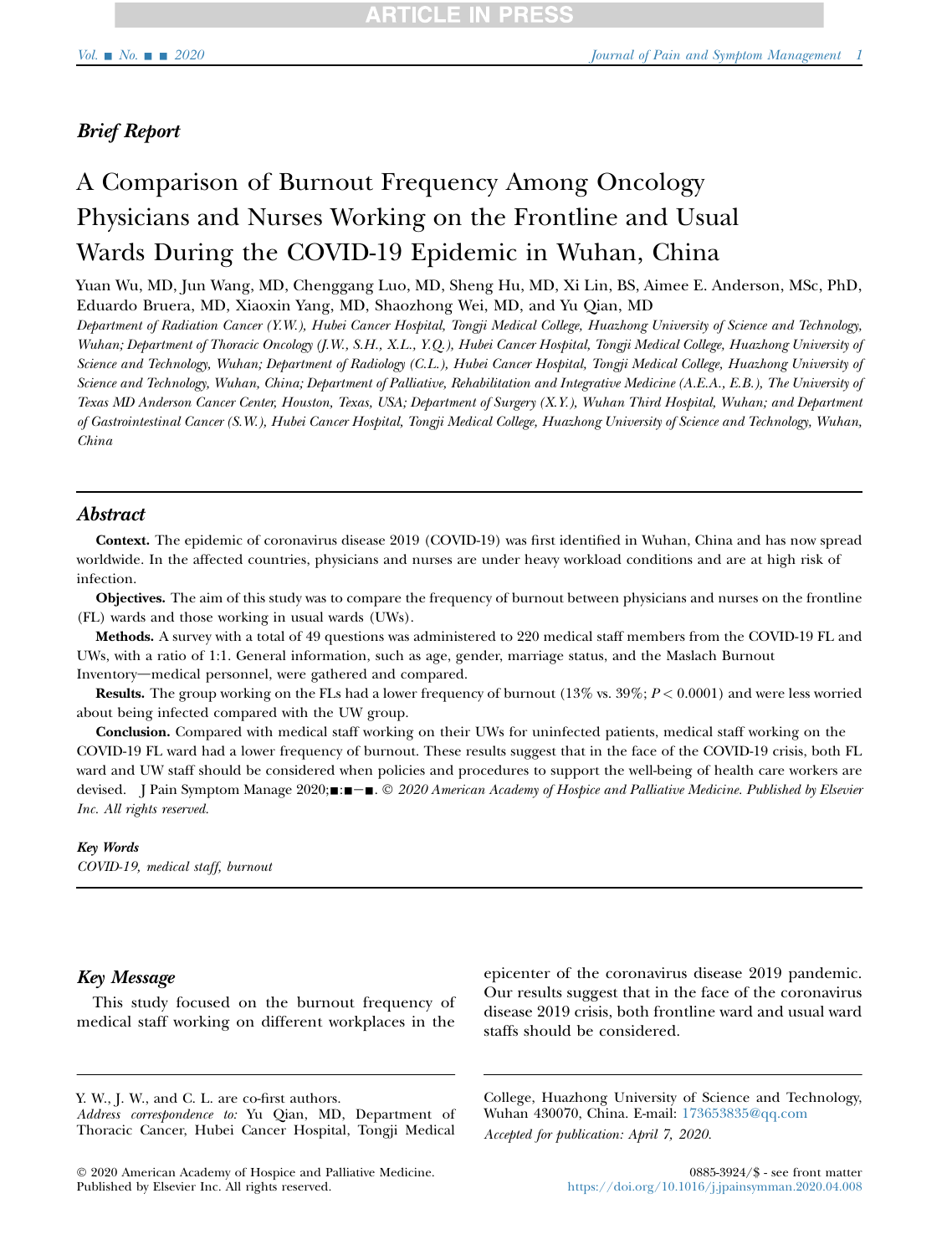### **Introduction**

The coronavirus disease 2019 (COVID-19) pandemic, first identified in Wuhan, China, and now spr[e](#page-4-0)ad worldwide, $1-4$  has raised concerns about the well-being of frontline (FL) health care workers.  $5-14$  $5-14$ To efficiently stop the spread of disease, general hospitals were deployed to the FL for infected patients with severe symptoms, whereas several Wuhan's sports stadiums and convention centers were renovated into mobile hospitals to treat patients with mild symptoms. Medical staff from different backgrounds were dispatched to these sites to care for more than 40,000 infected patients in the city. $15-17$  $15-17$ 

COVID-19 is transmitted primarily by respiratory droplets and close contact, and health care workers are at high risk of exposure.[5,](#page-4-1)[12](#page-4-3)[,13](#page-4-4)[,18](#page-4-5) Several studies have also reported that medical staff also experience depression and anxiety because of the COVID-19 outbreak.<sup>[7,](#page-4-6)[12](#page-4-3)[,14](#page-4-7)</sup> Because of increasing patient volumes, medical professionals who are not specialized in infectious disease gathered to support the  $FL<sup>6</sup>$  $FL<sup>6</sup>$  $FL<sup>6</sup>$  and may experience even greater pressure when facing infected patients. Burnout is receiving increasing recognition [as a](#page-4-9) serious problem among medical professionals.<sup>19-21</sup> Currently, no studies have Currently, no studies have compared the burnout frequency of noninfectious disease specialist health care workers at the FL of the outbreak vs. their colleagues practicing in their usual wards (UWs).

To support the FL, 173 oncology-specialized physicians and nurses were dispatched from Hubei Cancer Hospital (HCH), a specialized tertiary hospital with 2000 beds in Wuhan. We conducted a survey to explore and compare the burnout frequency of physicians and nurses from HCH who worked in the FL, defined as one designated hospital, Leishenshan Hospital, and three mobile hospitals, vs. their colleagues from the same institution who remained in their UW.

### **Methods**

The Institutional Review Board of HCH approved the survey and protocol. Two hundred twenty physicians and nurses from HCH were invited to enroll in this study. The ratio of FL vs. UW was 1:1. The survey was conducted from March 13, 2020 to March 17, 2020. The survey included 15 demographic questions and questions regarding participants' status in the past two months, and the Maslach Burnout Inventory-medical personnel.<sup>[22](#page-4-10)</sup> Participants were assured of complete anonymity. Burnout was defined as a high level of emotional exhaustion greater than 27 and/ or a high level of depersonalization greater than 10.[23](#page-4-11) We separately considered the frequency of participants with a low sense of personal accomplishment (PA) less than 31.

#### Statistical Analysis

We applied standard descriptive statistics to summarize the responses to all survey questions, including median, interquartile range, and range for continuous variables and frequency and proportion for categorical variables. Chi-squared test was used to assess the difference of frequencies of burnout between the FL and the UW.

### Results

Of 220 (86%) invited participants, a total of 190 participants completed the survey. All cases in the sample were valid to be analyzed. There were 96 participants who worked in the FL. The demographic characteristics of participants are summarized in [Table 1](#page-2-0). Most of the participants were from the Department of Medical Oncology.

Previous work has suggested that the number of years of experience, number of hours worked per week, frequency of working on weekends, and number of personnel in a person's team or practice may be associated with burnout. $24$  Results of these variables for FL and those working in their UW are summarized in [Table 1.](#page-2-0)

The Maslach Burnout Inventory is the gold standard for evaluating burnout.<sup>[22,](#page-4-10)25-[27](#page-4-13)</sup> The frequency of burnout is significantly lower in the FL group than in the UW group  $(13\% \text{ vs. } 39\%; P < 0.0001)$ . The frequency of a low level of PA is lower in the FL group than in the UW group (39% vs. 61%;  $P = 0.002$ ; [Table 2](#page-2-1)).

We asked questions about participants' attitudes toward the effect of COVID-19 ([Table 3](#page-3-0)). More participants from the FL (76%) strongly disagree or disagree that he and/or she feels more burnout now compared with before the COVID-19 crisis. Participants continuing to work in their UWs were more worried about themselves or a family member becoming infected. Both groups indicated similar worry that the COVID crisis will continue for a long time.

### **Discussion**

As COVID-19 spreads worldwide, more medical professionals will be needed to address the crisis. To our knowledge, this is the first study focusing on and comparing the burnout frequency of medical staff working on the FL vs. those working in their UW in the epicenter of the COVID-19 pandemic. In our survey, we observed that participants from the FL had a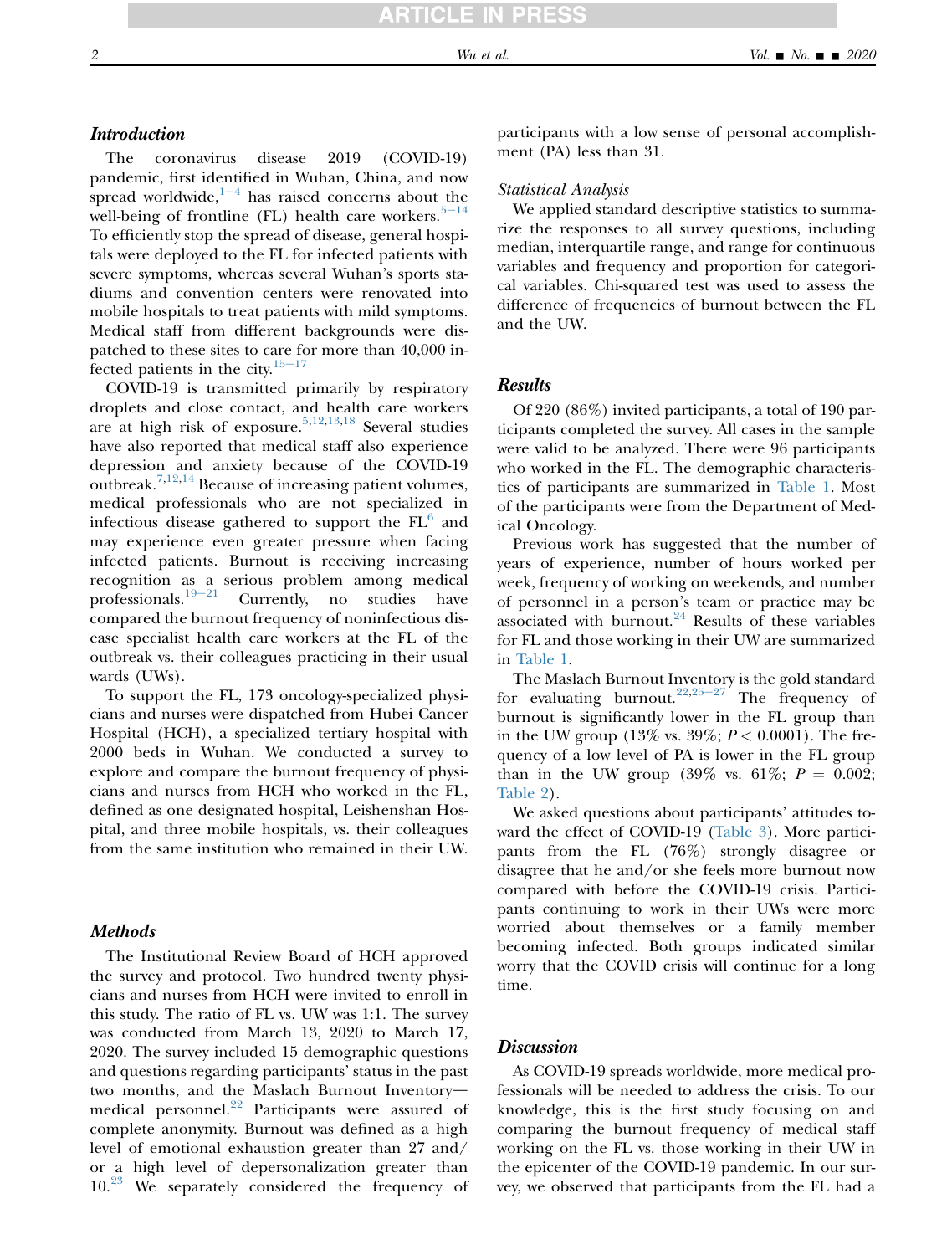<span id="page-2-0"></span>

| Participant Characteristics, $N = 190$       |                   |                  |                      |  |  |
|----------------------------------------------|-------------------|------------------|----------------------|--|--|
| Characteristics                              | FL, $N = 96$ (%)  | UW, $N = 94$ (%) | Total, $N = 190$ (%) |  |  |
| Age (median, IQR)                            | 33 (30, 37)       | 32 (28, 36)      | 33 (29, 37)          |  |  |
| Gender                                       |                   |                  |                      |  |  |
| Female                                       | 69 (72)           | 88 (94)          | 157(83)              |  |  |
| Occupation                                   |                   |                  |                      |  |  |
| Nurse                                        | 55 (57)           | 61 (65)          | 116(61)              |  |  |
| Marital status                               |                   |                  |                      |  |  |
| Married                                      | 64 (67)           | 66 (70)          | 130(68)              |  |  |
| Single/separated/divorced                    | 32 (33)           | 28 (30)          | 60(32)               |  |  |
| Specialty                                    |                   |                  |                      |  |  |
| Medical oncology                             | 44 (46)           | 59 (63)          | 103(54)              |  |  |
| Radiation oncology                           | 8(8)              | 33 (35)          | 41 (23)              |  |  |
| Surgery                                      | 37 (39)           | 2(2)             | 39 (20)              |  |  |
| Other <sup><math>a</math></sup>              | 7(7)              | 0(0)             | 7(3)                 |  |  |
| How long have you been                       |                   |                  |                      |  |  |
| practicing? (yrs)                            |                   |                  |                      |  |  |
| Less than one                                | 2(2)              | 2(2)             | 4(2)                 |  |  |
| One to five                                  | 20 (21)           | 19(20)           | 39 (20)              |  |  |
| Six to 10                                    | 34 (35)           | 36 (38)          | 70 (37)              |  |  |
| $11 - 15$                                    | 23 (24)           | 19(20)           | 42 (22)              |  |  |
| More than 15                                 | 17(18)            | 18(20)           | 35(19)               |  |  |
| On average, for how many hours a             |                   |                  |                      |  |  |
|                                              |                   |                  |                      |  |  |
| week did you work in the past<br>two months? |                   |                  |                      |  |  |
|                                              |                   |                  |                      |  |  |
| ${<}10$                                      | 10(10)<br>22 (23) | 10(10)           | 20(11)               |  |  |
| $11 - 20$                                    |                   | 6(6)             | 28 (15)              |  |  |
| $21 - 40$                                    | 46 (49)           | 56 (60)          | 102(54)              |  |  |
| $41 - 60$                                    | 12(12)            | 18(20)           | 30(16)               |  |  |
| $61 - 80$                                    | 3(3)              | 2(2)             | 5(2)                 |  |  |
| > 80                                         | 3(3)              | 2(2)             | 5(2)                 |  |  |
| How often did you work on                    |                   |                  |                      |  |  |
| weekends for the past two                    |                   |                  |                      |  |  |
| months?                                      |                   |                  |                      |  |  |
| Never                                        | 22 (23)           | 28 (30)          | 50(26)               |  |  |
| Every two weeks                              | 13(14)            | 20(21)           | 32 (17)              |  |  |
| Every week (one day)                         | 43 (45)           | 41(44)           | 84 (44)              |  |  |
| Every week (two days)                        | 18(19)            | 5(5)             | 23 (13)              |  |  |
| Number of personnel in the team;             |                   |                  |                      |  |  |
| median $(IQR)$                               |                   |                  |                      |  |  |
| <b>Nurses</b>                                | 31(8, 48)         | 15(13, 17)       | 16(11, 40)           |  |  |
| Physicians                                   | 13(10, 20)        | 6(5, 7)          | 7(5, 13)             |  |  |

Table 1

 $FL =$  frontline; UW = usual ward;  $IQR =$  interquartile range.

<span id="page-2-2"></span><sup>a</sup>Includes both intensive care unit and Chinese medicine.

significantly lower frequency of burnout in the past two months during the COVID-19 crisis. Moreover, FL workers were also less worried about becoming infected despite working directly with infected patients.

Although known risk factors, such as practice size, years of experience, and marital status, were similar between the groups ([Table 1\)](#page-2-0), burnout frequency was lower in FL staff. Several explanations could account for this unexpected trend. One possible

<span id="page-2-1"></span>

|                                                      |  | Table 2 |  |  |  |  |
|------------------------------------------------------|--|---------|--|--|--|--|
| Comparison of Medical Personnel in the FL With Usual |  |         |  |  |  |  |
| <b>Cancer Ward</b>                                   |  |         |  |  |  |  |

| Burnout Frequency by Different<br>Methods                      |  | Total, $N = 190$<br>$($ %) | P        |  |  |
|----------------------------------------------------------------|--|----------------------------|----------|--|--|
|                                                                |  |                            |          |  |  |
| Burnout frequency (by Method 2:<br>$EE > 27$ and/or DP $>10$ ) |  | $12(13)$ $37(39)$          | < 0.0001 |  |  |
| Burnout frequency (by $PA < 31$ )                              |  | $37(39)$ $57(61)$          | 0.002    |  |  |
|                                                                |  |                            |          |  |  |

 $FL =$  frontline;  $EE =$  emotional exhaustion;  $DP =$  depersonalization;  $PA =$ personal achievement.

explanation is that by directly addressing COVID-19, participants from the FL may have felt a greater sense of control of their situation; control in the workplace is thought to be a major driver of engagement and important for avoiding burnout.<sup>[22,](#page-4-10)[25,](#page-4-13)[28](#page-4-14)</sup> Those working in their UWs may have perceived less control over new policies and procedures enacted to keep staff and patients safe, and in contrast to facing COVID-19 headon, these workers may have had a sense that the virus could impact their workplace at any time, regardless of those policies. In addition, patients with cancer are particularly vulnerable to viral infection, and the COVID-19 pandemic has frequently necessitated suspension of cancer treatment and clinical trials;  $4,29$  $4,29$ these situations may add additional workplace stress to oncology professionals working in their UWs.<sup>[13,](#page-4-4)[30](#page-4-17)[,31](#page-4-18)</sup>

It is also possible that those at the FL may have felt closer to the key decision makers and have had access to more timely and accurate information.<sup>[25,](#page-4-13)[28,](#page-4-14)[32](#page-4-19)</sup> PA, a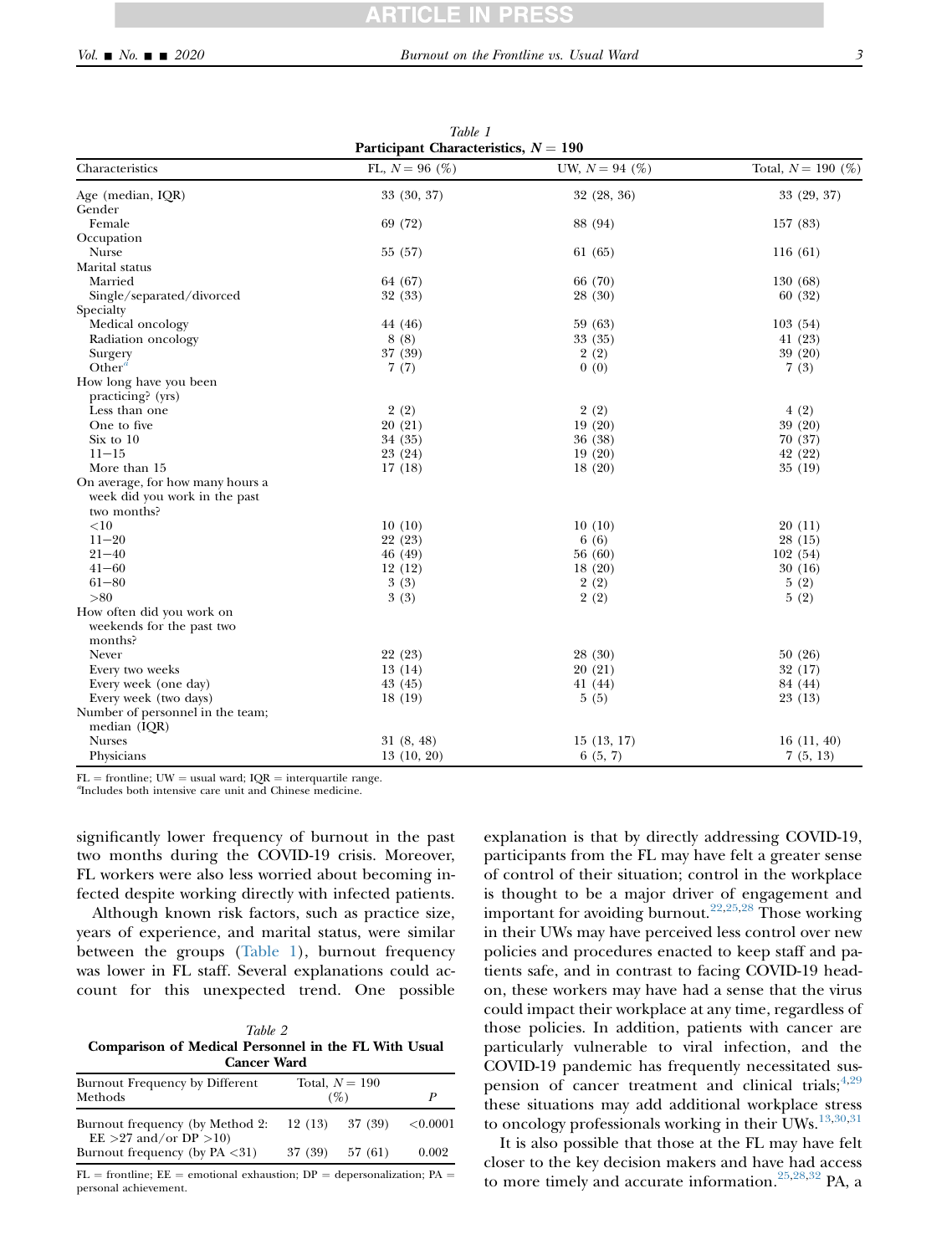<span id="page-3-0"></span>

| <b>Attitudes Toward COVID-19</b>               |                  |                  |  |  |
|------------------------------------------------|------------------|------------------|--|--|
| Statement                                      | FL, $N = 96$ (%) | UW, $N = 94$ (%) |  |  |
| I feel more burnout now as compared            |                  |                  |  |  |
| with before the crisis of COVID                |                  |                  |  |  |
| Agree/strongly agree                           | 14 (15)          | 29 (31)          |  |  |
| Neither agree nor disagree                     | 9(9)             | 20 (21)          |  |  |
| Disagree/strongly disagree                     | 73 (76)          | 45 (48)          |  |  |
| I am worried about becoming infected           |                  |                  |  |  |
| Agree/strongly agree                           | 49 (51)          | 72 (76)          |  |  |
| Neither agree nor disagree.                    | 18(19)           | 7(7)             |  |  |
| Disagree/strongly disagree                     | 29 (30)          | 15(16)           |  |  |
| I am worried about my family becoming infected |                  |                  |  |  |
| Agree/strongly agree                           | 63 (65)          | 82 (87)          |  |  |
| Neither agree nor disagree                     | 8(8)             | 4(4)             |  |  |
| Disagree/strongly disagree                     | 25(26)           | 8(8)             |  |  |
| I am worried about this going for too long     |                  |                  |  |  |
| Agree/strongly agree                           | 43 (45)          | 57(61)           |  |  |
| Neither agree nor disagree                     | 21 (22)          | 23 (24)          |  |  |
| Disagree/strongly disagree                     | 32 (33)          | 14 (14)          |  |  |

Table 3 Attitudes Toward COVID-19

COVID-19 = coronavirus disease 2019; FL = frontline; UW = usual ward.

key dimension of burnout that is often neglected in studies of health care workers but is receiving increasing recognition,<sup>[22,](#page-4-10)[33](#page-4-20)</sup> may have also played a role: the FL staff may have felt a deeper sense of personal achievement as they saw the direct results of their care for patients affected by the COVID-19 crisis, and ultimately saw the abatement of the epidemic in Wuhan.

Much attention is paid to those who work directly with infected patients. $11,12$  $11,12$  $11,12$  In reality, the entire health care system is impacted by COVID-19. Beyond the FL, the working life of physicians and nurses is highly disrupted even in their usual hospital wards. New policies and procedures, the stress of both staff and patients, and the prospect that infected individuals (staff or patients) could be identified in the workplace at any time may be sources of burnout for non-FL staff. Given the known detrimental impact of burno[ut on](#page-4-22) patient care and health care worker well-being,  $34-38$ our results suggest that the well-being of staff working in their usual workplace may be negatively impacted by the pandemic and is deserving of future attention and additional research.

The workers surveyed here all hailed from the oncology specialty. Oncology has its own set of risks for burnout,  $33,39-43$  $33,39-43$  $33,39-43$  and those working on the FL were not just in a different setting but practicing in a tense environment outside the context of their particular expertise.<sup>[40](#page-5-1)</sup>

This study has several limitations. First, the study used a small group size stemming from the medical staff of a single institution. Second, although participants were assured of their anonymity, worry about identification may have caused participants to score low on burnout questions. Moreover, even with an 86% response rate, selection bias may also have skewed our results if either highly distressed staff members or those who felt little distress chose not to participate. Finally, it is important to note that our survey was conducted in March 2020, when COVID-19 was generally considered to be under control in China; our study has no way to ascertain the burnout status of medical staff members at the onset or peak period of Wuhan's COVID-19 crisis. Future research should be aimed at specific groups, incorporate more inception points in local epidemics, and collect more comprehensive data on the well-being of medical staff in the COVID-19 crisis.

#### Conclusion

Compared with medical staff working in their UW for uninfected patients, medical staff working on the FL had a lower frequency of burnout. It will be important to consider both health care workers on the FL and those in their usual work setting in the COVID-19 crisis.

#### Disclosures and Acknowledgments

The authors thank Jessica Hoch Brown, PhD, from the Department of Palliative, Rehabilitation and Integrative Medicine at the University of Texas MD Anderson Cancer Center for editorial assistance and also thank all the participants not only for their responses in this study but also for their efforts in fighting against COVD-19 from the FLs and their UWs.

This research received no specific funding/grant from any funding agency in the public, commercial, or not-for-profit sectors. The authors declare no conflicts of interest.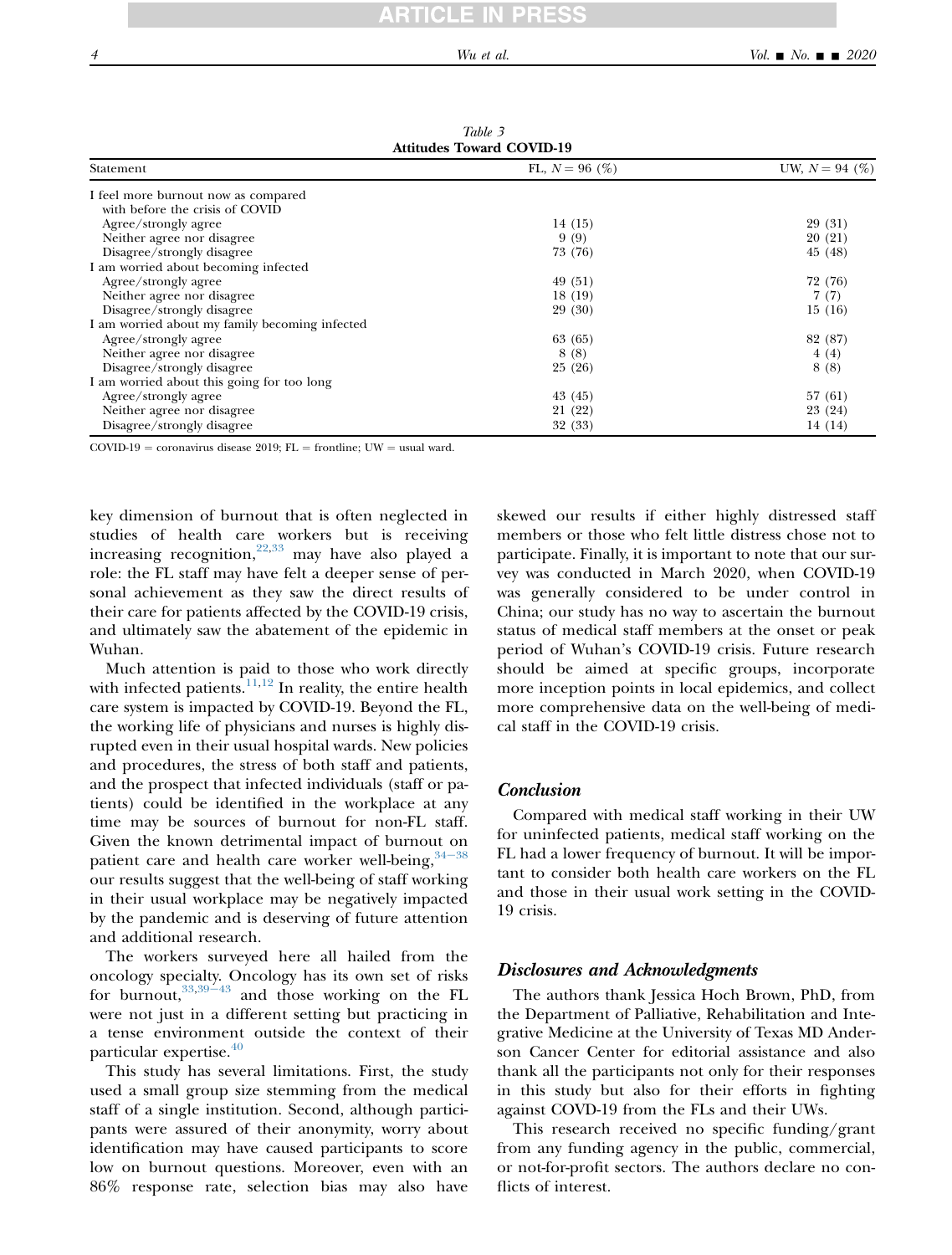#### **References**

<span id="page-4-0"></span>1. [Arshad Ali S, Baloch M, Ahmed N, Arshad Ali A, Iqbal A.](http://refhub.elsevier.com/S0885-3924(20)30205-0/sref1) The outbreak of Coronavirus Disease  $2019$  (COVID-19)—an [emerging global health threat. J Infect Public Health 2020;](http://refhub.elsevier.com/S0885-3924(20)30205-0/sref1) [13:644](http://refhub.elsevier.com/S0885-3924(20)30205-0/sref1)-646.

2. Ammad Ud Din M, Boppana LKT. An update on the 2019-nCoV outbreak. Am J Infect Control 2020. [https://](https://doi.org/10.1016/j.ajic.2020.01.023) [doi.org/10.1016/j.ajic.2020.01.023](https://doi.org/10.1016/j.ajic.2020.01.023) [Epub ahead of print].

3. [Carlos WG, Dela Cruz CS, Cao B, Pasnick S, Jamil S.](http://refhub.elsevier.com/S0885-3924(20)30205-0/sref3) [Novel Wuhan \(2019-nCoV\) coronavirus. Am J Respir Crit](http://refhub.elsevier.com/S0885-3924(20)30205-0/sref3) [Care Med 2020;201:P7](http://refhub.elsevier.com/S0885-3924(20)30205-0/sref3)-P8.

<span id="page-4-15"></span>4. [Tang JW, Tambyah PA, Hui DSC. Emergence of a novel](http://refhub.elsevier.com/S0885-3924(20)30205-0/sref4) [coronavirus causing respiratory illness from Wuhan, China.](http://refhub.elsevier.com/S0885-3924(20)30205-0/sref4) J Infect  $2020;80:350-371$ .

<span id="page-4-1"></span>5. Adams JG, Walls RM. Supporting the health care workforce during the COVID-19 global epidemic. JAMA 2020. <https://doi.org/10.1001/jama.2020.3972> [Epub ahead of print].

<span id="page-4-8"></span>6. Chen C, Zhao B. Makeshift hospitals for COVID-19 patients: where health-care workers and patients need sufficient ventilation for more protection. J Hosp Infect 2020. <https://doi.org/10.1016/j.jhin.2020.03.008> [Epub ahead of print].

<span id="page-4-6"></span>7. [Chen Q, Liang M, Li Y, et al. Mental health care for](http://refhub.elsevier.com/S0885-3924(20)30205-0/sref7) [medical staff in China during the COVID-19 outbreak.](http://refhub.elsevier.com/S0885-3924(20)30205-0/sref7) [Lancet Psychiatry 2020;7:e15](http://refhub.elsevier.com/S0885-3924(20)30205-0/sref7)-e16.

8. Choi KR, Skrine Jeffers K, Logsdon MC. Nursing and the novel coronavirus: risks and responsibilities in a global outbreak. J Adv Nurs 2020. [https://doi.org/10.1111/jan.](https://doi.org/10.1111/jan.14369) [14369](https://doi.org/10.1111/jan.14369) [Epub ahead of print].

9. Dewey C, Hingle S, Goelz E, Linzer M. Supporting clinicians during the COVID-19 pandemic. Ann Intern Med 2020. <https://doi.org/10.7326/M20-1033> [Epub ahead of print].

10. Joob B, Wiwanitkit V. Traumatization in medical staff helping with COVID-19 control. Brain Behav Immun 2020. <https://doi.org/10.1016/j.bbi.2020.03.020> [Epub ahead of print].

<span id="page-4-21"></span>11. [Kang L, Li Y, Hu S, et al. The mental health of medical](http://refhub.elsevier.com/S0885-3924(20)30205-0/sref11) [workers in Wuhan, China dealing with the 2019 novel](http://refhub.elsevier.com/S0885-3924(20)30205-0/sref11) [coronavirus. Lancet Psychiatry 2020;7:e14](http://refhub.elsevier.com/S0885-3924(20)30205-0/sref11).

<span id="page-4-3"></span>12. [Koh D. Occupational risks for COVID-19 infection.](http://refhub.elsevier.com/S0885-3924(20)30205-0/sref12) Occup Med (Lond)  $2020;70:3-5$ .

<span id="page-4-4"></span>13. [Liang W, Guan W, Chen R, et al. Cancer patients in](http://refhub.elsevier.com/S0885-3924(20)30205-0/sref13) [SARS-CoV-2 infection: a nationwide analysis in China.](http://refhub.elsevier.com/S0885-3924(20)30205-0/sref13) [Lancet Oncol 2020;21:335](http://refhub.elsevier.com/S0885-3924(20)30205-0/sref13)-337.

<span id="page-4-7"></span><span id="page-4-2"></span>14. [Rimmer A. Covid-19: give NHS staff rest spaces and free](http://refhub.elsevier.com/S0885-3924(20)30205-0/sref14) [parking not thank yous, says doctor. BMJ 2020;368:m1171](http://refhub.elsevier.com/S0885-3924(20)30205-0/sref14).

15. [Feng ZH, Cheng YR, Chen J, et al. Chinese medical](http://refhub.elsevier.com/S0885-3924(20)30205-0/sref15) personnel against the  $2019$ -nCoV. J Infect  $2020;80:578-606$ .

16. [Han Q, Lin Q, Jin S, You L. Coronavirus 2019-nCoV: a](http://refhub.elsevier.com/S0885-3924(20)30205-0/sref16) [brief perspective from the front line. J Infect 2020;80:](http://refhub.elsevier.com/S0885-3924(20)30205-0/sref16) 373e[377.](http://refhub.elsevier.com/S0885-3924(20)30205-0/sref16)

17. World Health Organization. Report of the WHO-China joint mission on coronavirus disease 2019 (COVID-19). 2020. Available from [https://www.who.int/docs/default](https://www.who.int/docs/default-source/coronaviruse/who-china-joint-mission-on-covid-19-final-report.pdf)[source/coronaviruse/who-china-joint-mission-on-covid-19](https://www.who.int/docs/default-source/coronaviruse/who-china-joint-mission-on-covid-19-final-report.pdf) [final-report.pdf](https://www.who.int/docs/default-source/coronaviruse/who-china-joint-mission-on-covid-19-final-report.pdf). Accessed April 24, 2020.

<span id="page-4-5"></span>18. Semple S, Cherrie JW. Covid-19: protecting worker health. Ann Work Expo Health 2020. [https://doi.org/10.](https://doi.org/10.1093/annweh/wxaa033) [1093/annweh/wxaa033](https://doi.org/10.1093/annweh/wxaa033) [Epub ahead of print].

<span id="page-4-9"></span>19. [Shanafelt TD, Boone S, Tan L, et al. Burnout and satis](http://refhub.elsevier.com/S0885-3924(20)30205-0/sref19)[faction with work-life balance among US physicians relative](http://refhub.elsevier.com/S0885-3924(20)30205-0/sref19) [to the general US population. Arch Intern Med 2012;172:](http://refhub.elsevier.com/S0885-3924(20)30205-0/sref19)  $1377 - 1385.$  $1377 - 1385.$ 

20. [Shanafelt TD, Hasan O, Dyrbye LN, et al. Changes in](http://refhub.elsevier.com/S0885-3924(20)30205-0/sref20) [burnout and satisfaction with work-life balance in physicians](http://refhub.elsevier.com/S0885-3924(20)30205-0/sref20) [and the general US working population between 2011 and](http://refhub.elsevier.com/S0885-3924(20)30205-0/sref20) [2014. Mayo Clin Proc 2015;90:1600](http://refhub.elsevier.com/S0885-3924(20)30205-0/sref20)-1613.

21. [WHO. International Classification of Disease 11th](http://refhub.elsevier.com/S0885-3924(20)30205-0/sref21) [Revision. Geneva: World Health Organization, 2019](http://refhub.elsevier.com/S0885-3924(20)30205-0/sref21).

<span id="page-4-10"></span>22. [Maslach C, Jackson SE. The measurement of experi](http://refhub.elsevier.com/S0885-3924(20)30205-0/sref22)[enced burnout. J Occup Behav 1981;2:99](http://refhub.elsevier.com/S0885-3924(20)30205-0/sref22)-113.

<span id="page-4-11"></span>23. Reddy SK, Yennu S, Tanco K, et al. Frequency of burnout among palliative care physicians participating in a continuing medical education course. J Pain Symptom Manage 2020. [https://doi.org/10.1016/j.jpainsymman.](https://doi.org/10.1016/j.jpainsymman.2020.02.013) [2020.02.013](https://doi.org/10.1016/j.jpainsymman.2020.02.013) [Epub ahead of print].

<span id="page-4-12"></span>24. Kamal AH, Bull JH, Wolf SP, et al. Prevalence and predictors of burnout among hospice and palliative care clinicians in the US. J Pain Symptom Manage 2019. [https://](https://doi.org/10.1016/j.jpainsymman.2019.11.017) [doi.org/10.1016/j.jpainsymman.2019.11.017](https://doi.org/10.1016/j.jpainsymman.2019.11.017) [Epub ahead of print].

<span id="page-4-13"></span>25. [Maslach C, Leiter MP. The truth about burnout: How](http://refhub.elsevier.com/S0885-3924(20)30205-0/sref25) [organizations cause personal stress and what to do about](http://refhub.elsevier.com/S0885-3924(20)30205-0/sref25) [it. San Francisco: John Wiley & Sons, 2008.](http://refhub.elsevier.com/S0885-3924(20)30205-0/sref25)

26. [Schaufeli WB, Bakker AB, Hoogduin K, Schaap C,](http://refhub.elsevier.com/S0885-3924(20)30205-0/sref26) [Kladler A. On the clinical validity of the Maslach burnout](http://refhub.elsevier.com/S0885-3924(20)30205-0/sref26) [inventory and the burnout measure. Psychol Health 2001;](http://refhub.elsevier.com/S0885-3924(20)30205-0/sref26) [16:565](http://refhub.elsevier.com/S0885-3924(20)30205-0/sref26)-582.

27. [Schutte N, Toppinen S, Kalimo R, Schaufeli W. The](http://refhub.elsevier.com/S0885-3924(20)30205-0/sref27) [factorial validity of the Maslach Burnout Inventory-General](http://refhub.elsevier.com/S0885-3924(20)30205-0/sref27) [Survey \(MBI-GS\) across occupational groups and nations.](http://refhub.elsevier.com/S0885-3924(20)30205-0/sref27) [J Occup Organ Psychol 2000;73:53](http://refhub.elsevier.com/S0885-3924(20)30205-0/sref27)-66.

<span id="page-4-14"></span>28. [Shanafelt TD, Noseworthy JH. Executive leadership and](http://refhub.elsevier.com/S0885-3924(20)30205-0/sref28) [physician well-being: nine organizational strategies to](http://refhub.elsevier.com/S0885-3924(20)30205-0/sref28) [promote engagement and reduce burnout. Mayo Clin Proc](http://refhub.elsevier.com/S0885-3924(20)30205-0/sref28) [2017;92:129](http://refhub.elsevier.com/S0885-3924(20)30205-0/sref28)-146.

<span id="page-4-16"></span>29. [Wang H, Zhang L. Risk of COVID-19 for patients with](http://refhub.elsevier.com/S0885-3924(20)30205-0/sref29) [cancer. Lancet Oncol 2020;21:e181.](http://refhub.elsevier.com/S0885-3924(20)30205-0/sref29)

<span id="page-4-17"></span>30. Cortiula F, Pettke A, Bartoletti M, Puglisi F, Helleday T. Managing COVID-19 in the oncology clinic and avoiding the distraction effect. Ann Oncol 2020. [https://doi.org/](https://doi.org/10.1016/j.annonc.2020.03.286) [10.1016/j.annonc.2020.03.286](https://doi.org/10.1016/j.annonc.2020.03.286) [Epub ahead of print].

<span id="page-4-18"></span>31. [Lambden JP, Chamberlin P, Kozlov E, et al. Association](http://refhub.elsevier.com/S0885-3924(20)30205-0/sref31) [of perceived futile or potentially inappropriate care with](http://refhub.elsevier.com/S0885-3924(20)30205-0/sref31) [burnout and thoughts of quitting among health-care pro](http://refhub.elsevier.com/S0885-3924(20)30205-0/sref31)viders. Am J Hosp Palliat Care  $2019;36:200-206$ .

<span id="page-4-19"></span>32. [Shanafelt TD, Gorringe G, Menaker R, et al. Impact of](http://refhub.elsevier.com/S0885-3924(20)30205-0/sref32) [organizational leadership on physician burnout and satisfac](http://refhub.elsevier.com/S0885-3924(20)30205-0/sref32)[tion. Mayo Clin Proc 2015;90:432](http://refhub.elsevier.com/S0885-3924(20)30205-0/sref32)-440.

<span id="page-4-20"></span>33. [Asai M, Morita T, Akechi T, et al. Burnout and psychiat](http://refhub.elsevier.com/S0885-3924(20)30205-0/sref33)[ric morbidity among physicians engaged in end-of-life care](http://refhub.elsevier.com/S0885-3924(20)30205-0/sref33) [for cancer patients: a cross-sectional nationwide survey in](http://refhub.elsevier.com/S0885-3924(20)30205-0/sref33) [Japan. Psychooncology 2007;16:421](http://refhub.elsevier.com/S0885-3924(20)30205-0/sref33)-428.

<span id="page-4-22"></span>34. [Oreskovich MR, Kaups KL, Balch CM, et al. Prevalence](http://refhub.elsevier.com/S0885-3924(20)30205-0/sref34) [of alcohol use disorders among American surgeons. Arch](http://refhub.elsevier.com/S0885-3924(20)30205-0/sref34) [Surg 2012;147:168](http://refhub.elsevier.com/S0885-3924(20)30205-0/sref34)-174.